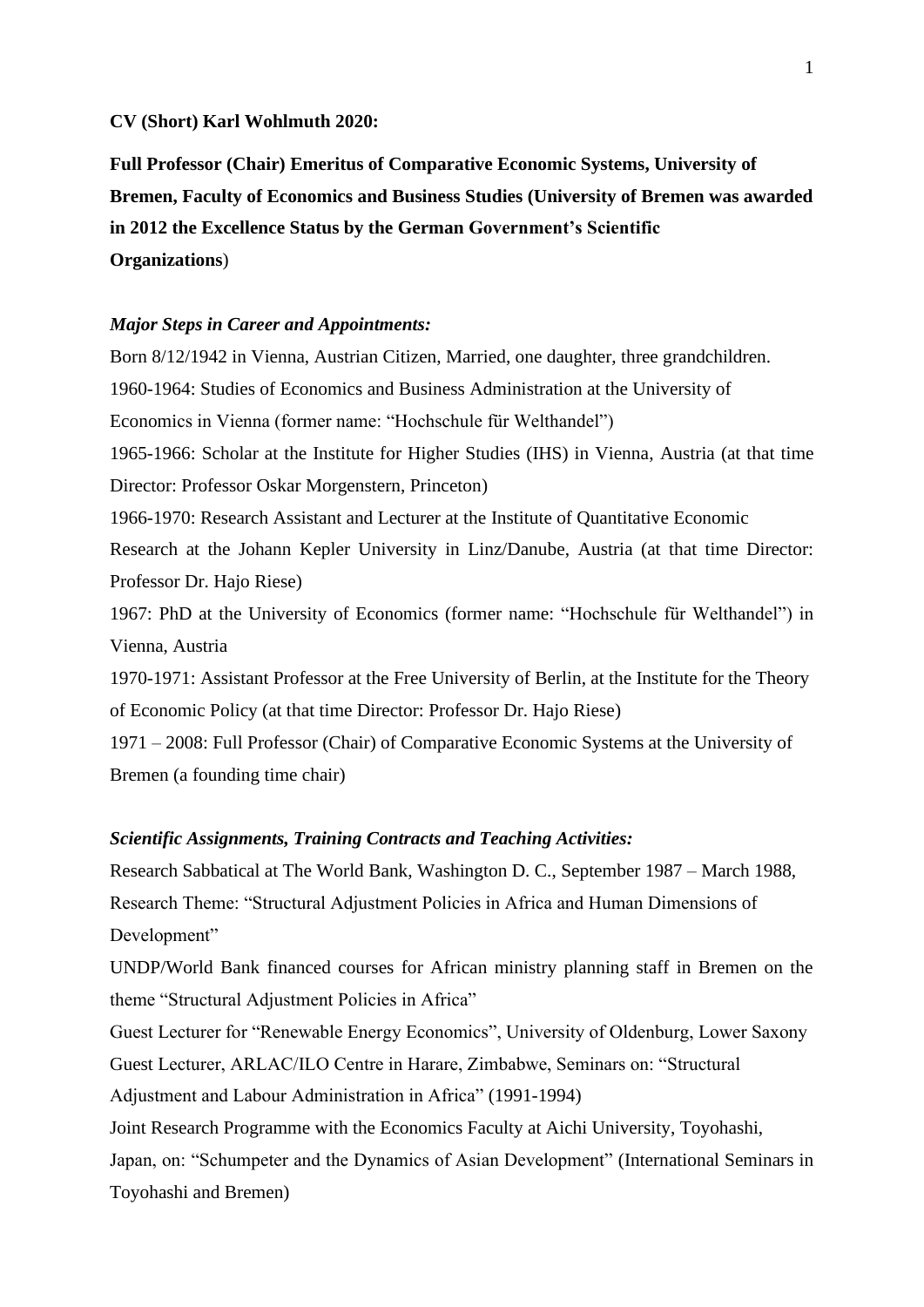Since 1987: Co-Founder and Director of the Institute for World Economics and International Management (IWIM) at the University of Bremen

Scientific Coordinator of the Research Group on African Development Perspectives Bremen which is publishing since 1989 the African Development Perspectives Yearbook (the Festschrift "Thirty Years of the African Development Perspectives Yearbook - 1989-2019" has appeared in 2019 at the occasion of the Anniversary Celebration)

Since 2008 (year of retirement): Senior Researcher at IWIM (Institute for World Economics and International Management), University of Bremen, International Consultant and Senior Project Adviser

#### *Publications, Advisory Tasks, Supervisory Activities and Research Programmes:*

Numerous publications on development economics, comparative economic systems, innovation studies, and trade and investment issues, particularly active in research on African development perspectives, with a special country focus on Sudan/South Sudan since 1978. For the publications since 1997 and for earlier publications see the listing on: [http://www.iwim.uni-bremen.de/wohlmuth\\_profil/,](http://www.iwim.uni-bremen.de/wohlmuth_profil/) and: [https://www.karl-wohlmuth.de/;](https://www.karl-wohlmuth.de/) for the listing of selected publications see also the entries at ECONBIZ (Find Economic Literature): [https://www.econbiz.de/Search/Results?lookfor=karl+wohlmuth&type=AllFields.](https://www.econbiz.de/Search/Results?lookfor=karl+wohlmuth&type=AllFields)

Research Coordinator and Senior Adviser of international research projects (on African Development Perspectives, Economy and Politics of Sudan, Renewable Energy Policy in Africa, Governance and Social Action Sudan/South Sudan, Environment and Development Nigeria-Germany- the Case of Waste Management, Reindustrialization in Tunisia, Agroindustrial Development and Agribusiness in Africa, Developing Technical Capabilities and Digital Transformation in Africa)

Supervisor of doctoral theses and of post-doc researchers (funded also by: Alexander von Humboldt Foundation, Volkswagen Foundation, etc.) at IWIM, University of Bremen Research, advisory, training and teaching travels to numerous countries in Africa, Latin America, Eastern Europa, and Asia (special focus on travels to African countries in teaching, advisory and consulting assignments)

International Consultant and International Training Adviser for World Bank, ILO, UNIDO,

UNDP, JASPA, UNECA, ARLAC, and the Government of Sudan

Reviewer of articles, book proposals and project proposals for refereed journals, international publishers, and international research foundations